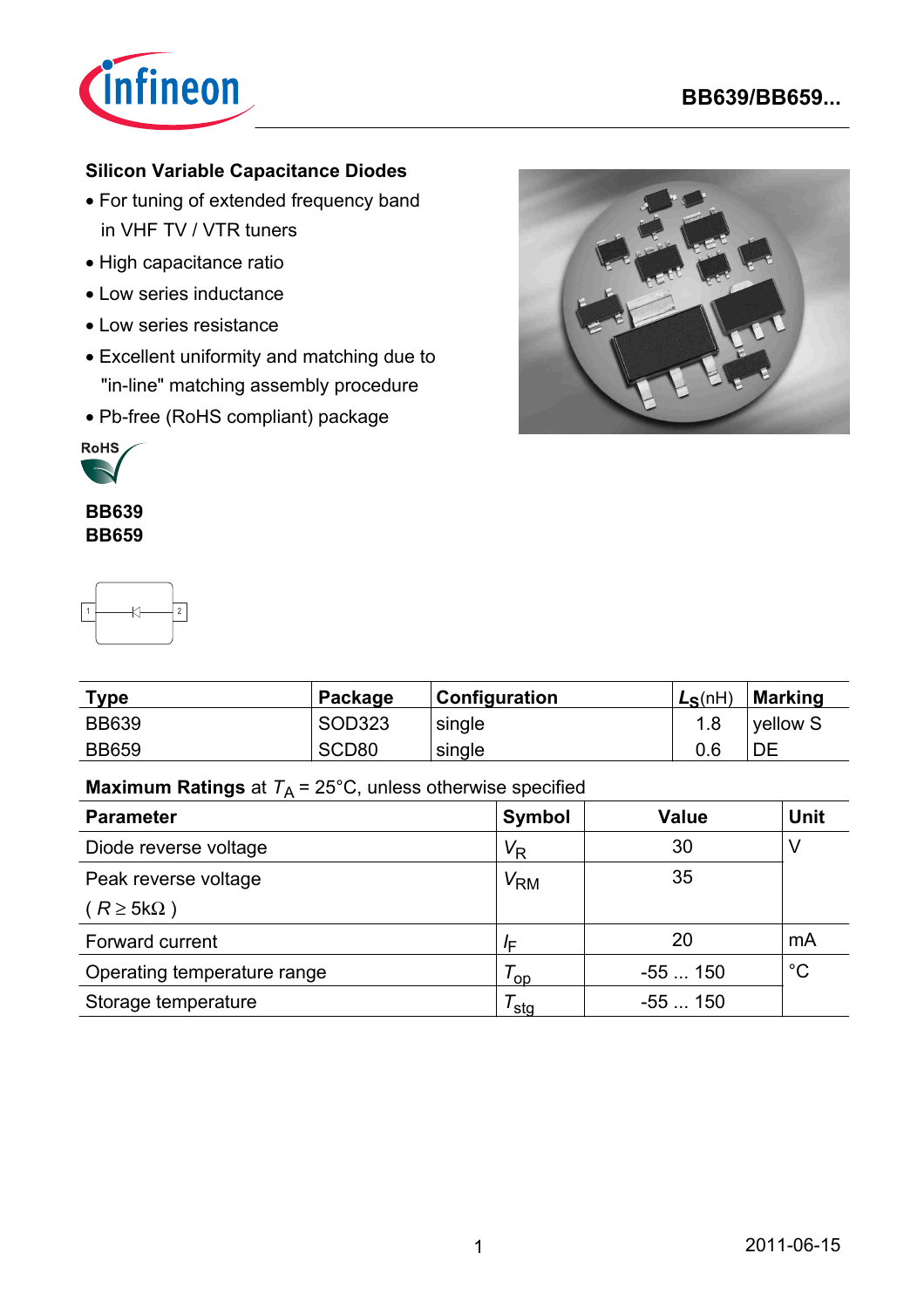

| <b>Parameter</b>                                                  | <b>Symbol</b>                     | <b>Values</b> | <b>Unit</b> |                |               |  |  |  |
|-------------------------------------------------------------------|-----------------------------------|---------------|-------------|----------------|---------------|--|--|--|
|                                                                   |                                   | min.          | typ.        | max.           |               |  |  |  |
| <b>DC Characteristics</b>                                         |                                   |               |             |                |               |  |  |  |
| Reverse current                                                   | $I_{\mathsf{R}}$                  |               |             |                | nA            |  |  |  |
| $V_{\rm R}$ = 30 V                                                |                                   |               |             | 10             |               |  |  |  |
| $V_R$ = 30 V, $T_A$ = 85 °C                                       |                                   |               |             | 200            |               |  |  |  |
| <b>AC Characteristics</b>                                         |                                   |               |             |                |               |  |  |  |
| Diode capacitance                                                 | $C_T$                             |               |             |                | pF            |  |  |  |
| $V_R$ = 1 V, $f$ = 1 MHz                                          |                                   | 36            | 38.3        | 40             |               |  |  |  |
| $V_R$ = 2 V, $f$ = 1 MHz                                          |                                   | 27.7          | 29.75       | 31.8           |               |  |  |  |
| $V_R$ = 25 V, $f$ = 1 MHz                                         |                                   | 2.5           | 2.85        | 3.2            |               |  |  |  |
| $V_R$ = 28 V, $f$ = 1 MHz                                         |                                   | 2.4           | 2.6         | 2.9            |               |  |  |  |
| Capacitance ratio                                                 | $C_{T1}/C_{T28}$                  | 13.5          | 14.7        |                |               |  |  |  |
| $V_R$ = 1 V, $V_R$ = 28 V, $f$ = 1 MHz                            |                                   |               |             |                |               |  |  |  |
| Capacitance ratio                                                 | C <sub>T2</sub> /C <sub>T25</sub> | 9.8           | 10.4        |                |               |  |  |  |
| $V_R$ = 2 V, $V_R$ = 25 V, $f$ = 1 MHz                            |                                   |               |             |                |               |  |  |  |
| Capacitance matching <sup>1)</sup>                                | $\Delta C_T/C_T$                  |               |             |                | $\frac{0}{0}$ |  |  |  |
| $V_{\rm R}$ = 1 V, $V_{\rm R}$ = 28 V, f = 1 MHz, 7 diode sequend |                                   |               |             |                |               |  |  |  |
| <b>BB639</b>                                                      |                                   |               |             | 2.5            |               |  |  |  |
| $V_{\rm R}$ = 1 V, $V_{\rm R}$ = 28 V, f = 1 MHz, 4 diode sequend |                                   |               |             |                |               |  |  |  |
| <b>BB659</b>                                                      |                                   |               | 0.3         | 1              |               |  |  |  |
| $V_{\rm R}$ = 1 V, $V_{\rm R}$ = 28 V, f = 1 MHz, 7 diode sequend |                                   |               |             |                |               |  |  |  |
| <b>BB659</b>                                                      |                                   |               | 0.4         | $\overline{2}$ |               |  |  |  |
| Series resistance                                                 | $r_{\rm S}$                       |               | 0.65        | 0.7            | $\Omega$      |  |  |  |
| $V_R$ = 5 V, $f$ = 470 MHz                                        |                                   |               |             |                |               |  |  |  |

# **Electrical Characteristics** at  $T_A = 25^{\circ}$ C, unless otherwise specified

1For details please refer to Application Note 047.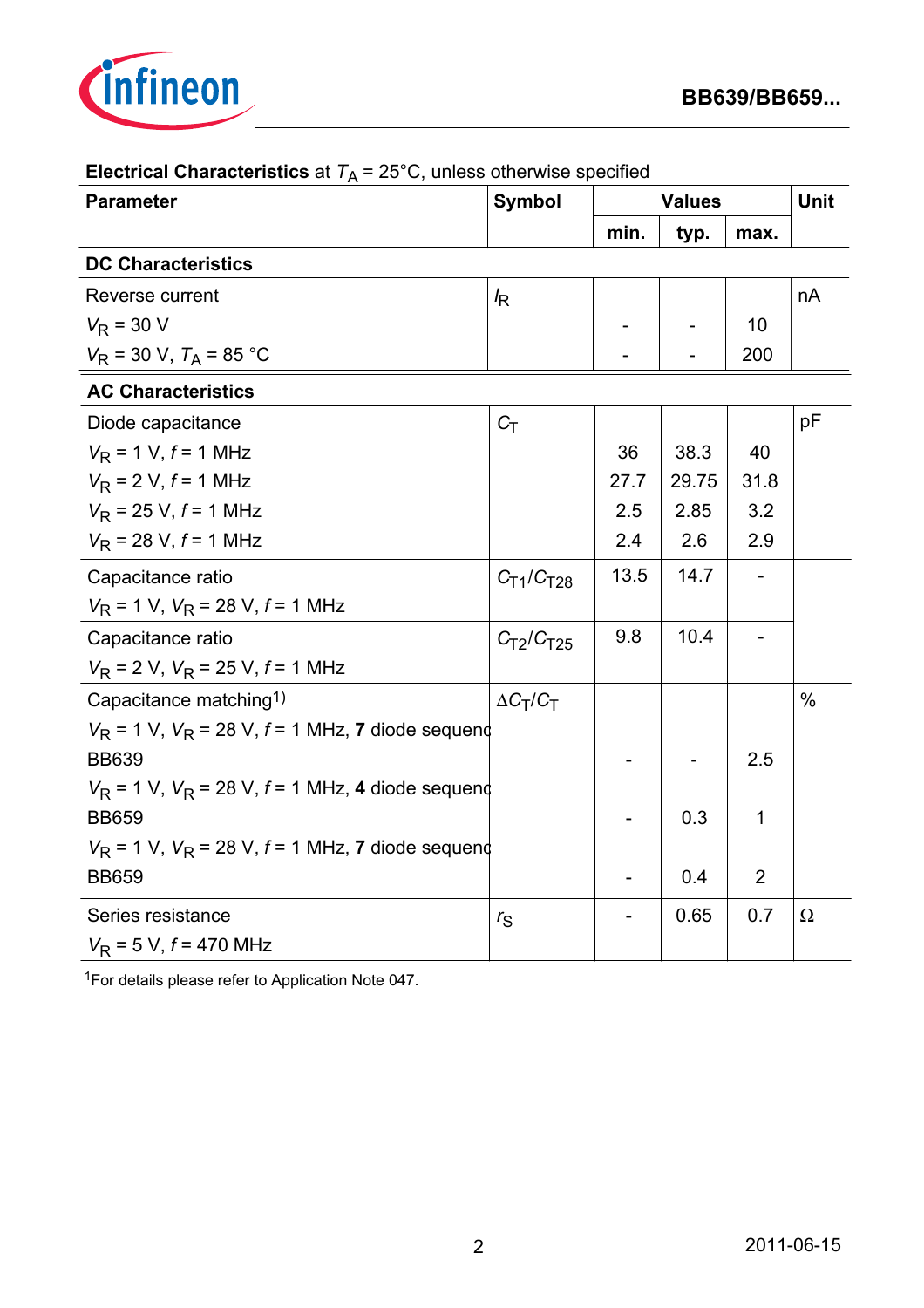

# **Diode capacitance**  $C_T = f(V_R)$

 $f = 1$ MHz



**Temperature coefficient of the diode** 

**capacitance**  $T_{\text{CC}} = f(V_R)$ 



**Reverse current**  $I_R = f(T_A)$ 

 $V_R = 28V$ 



**Reverse current**  $I_R = f(V_R)$ 

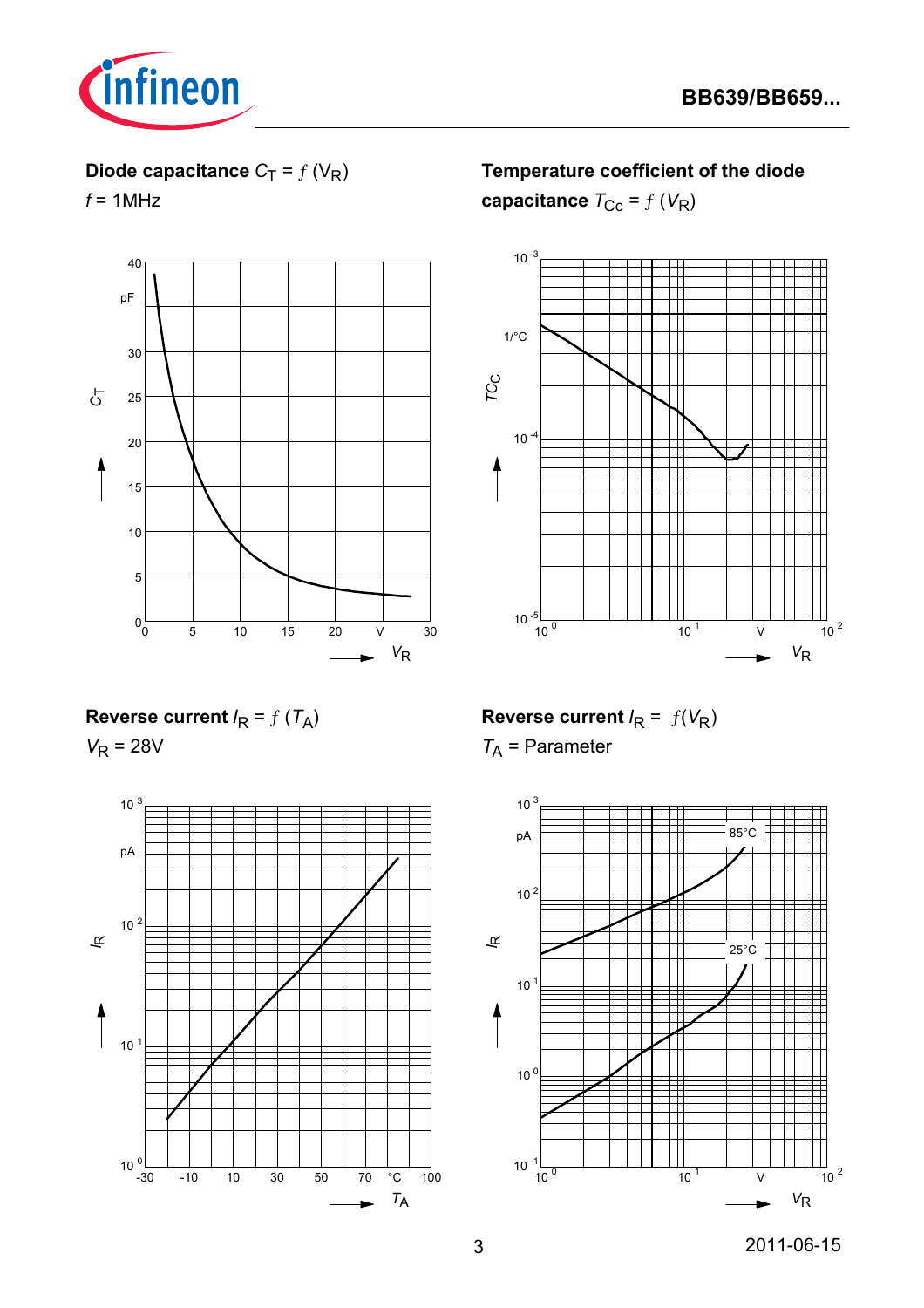

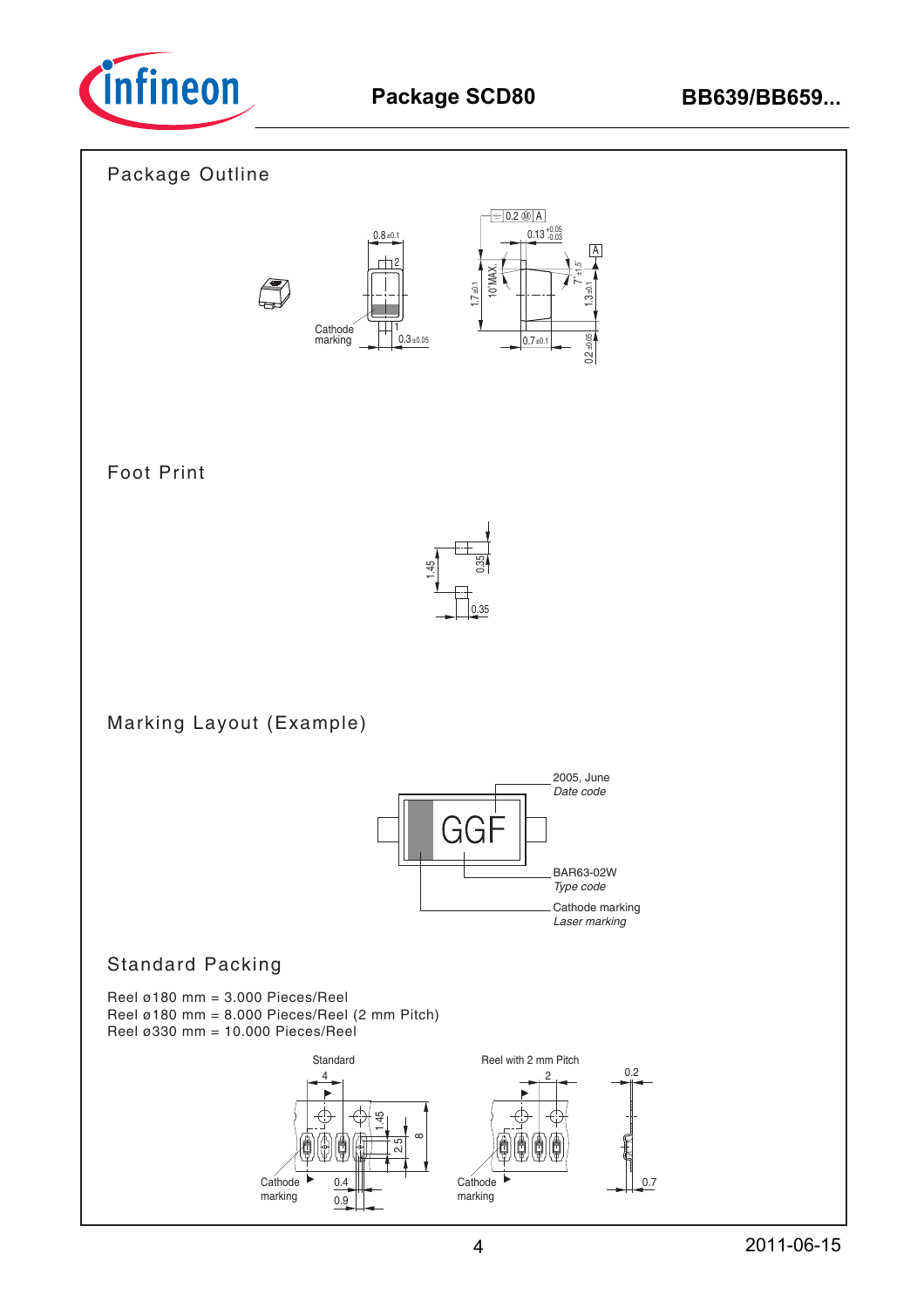

# Date Code marking for discrete packages with one digit (SCD80, SC79, SC751)) CES-Code

| Month | 2003 | 2004   | 2005 | 2006   | 2007         | 2008 | 2009 | 2010         | 2011 | 2012                      | 2013 | 2014         |
|-------|------|--------|------|--------|--------------|------|------|--------------|------|---------------------------|------|--------------|
| 01    | a    | p      | Α    | P      | a            | p    | A    | $\mathsf{P}$ | a    | p                         | Α    | $\mathsf{P}$ |
| 02    | b    | q      | B    | Q      | b            | q    | B    | Q            | b    | q                         | B    | Q            |
| 03    | C    | r      | C    | R      | $\mathbf{C}$ | r    | C    | R            | C    | $\mathsf{r}$              | C    | R            |
| 04    | d    | S      | D    | S      | d            | s    | D    | S            | d    | s                         | D    | $\mathbb S$  |
| 05    | e    | t      | E    | T      | e            | t    | E    | T            | e    | t                         | Ε    | T.           |
| 06    | f    | u      | F    | U      | f            | u    | F    | U            | f    | u                         | F    | U            |
| 07    | g    | $\vee$ | G    | $\vee$ | g            | V    | G    | $\vee$       | g    | $\vee$                    | G    | $\vee$       |
| 08    | h    | X      | Н    | X      | h            | X    | Н    | X            | h.   | $\boldsymbol{\mathsf{x}}$ | Н    | X            |
| 09    |      | У      | J    | Y      |              | У    | J    | Υ            |      | y                         | J    | Y            |
| 10    | k    | Z      | K    | Ζ      | k            | z    | K    | Ζ            | k    | Z                         | Κ    | Ζ            |
| 11    |      | 2      | L    | 4      |              | 2    | L    | 4            |      | 2                         | L    | 4            |
| 12    | n    | 3      | N    | 5      | $\mathsf{n}$ | 3    | N    | 5            | n    | 3                         | N    | 5            |

1) New Marking Layout for SC75, implemented at October 2005.

.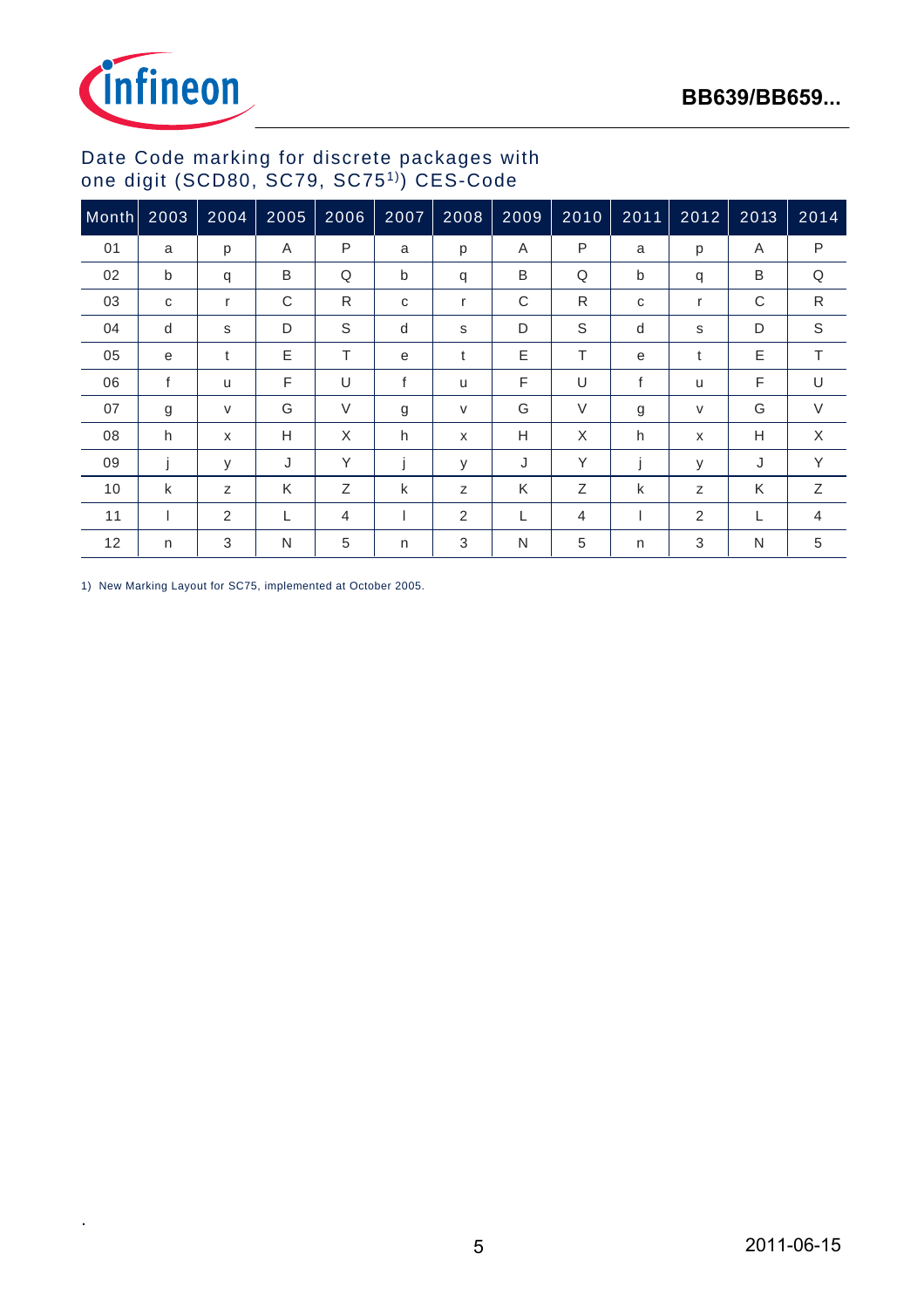